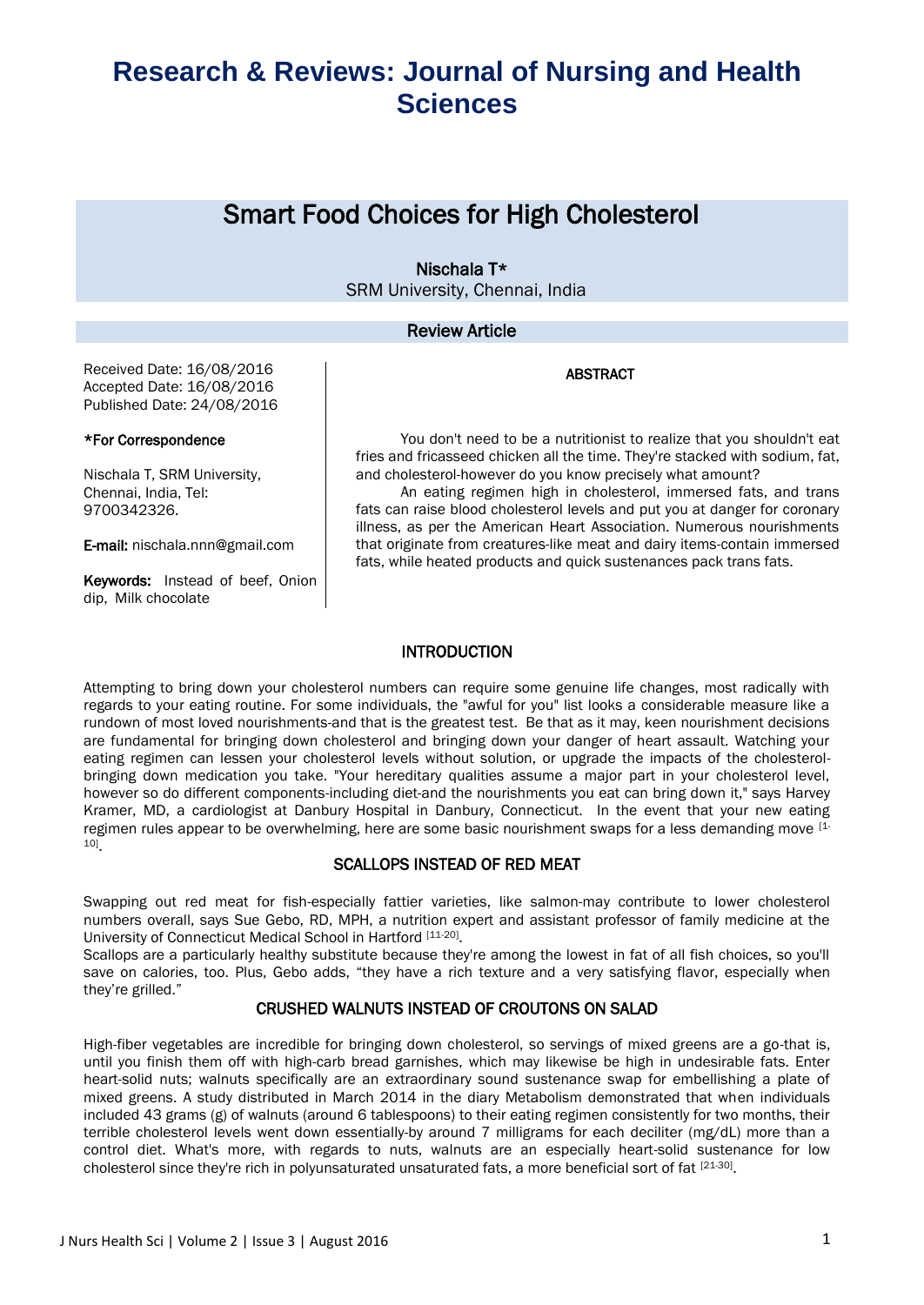#### CANADIAN BACON INSTEAD OF REGULAR BACON

Bacon darlings, cheer! While 1 ounce (around 3 cuts) of standard bacon contain an astounding 12 g of fat, 3 ounces of Canadian bacon have not as much as half of that sum-5 g of fat. "I don't know why they call it bacon, since Canadian bacon is truly simply round cuts of truly incline ham," says Gebo. Regardless of what you call it, it's by a wide margin a superior, more advantageous alternative [31-40].

### AN ENGLISH MUFFIN INSTEAD OF A CROISSANT

Those flaky, consummately molded croissants look fragile and tasty at the bread shop, yet the layers of flour and margarine break even with a major misstep in case you're viewing your cholesterol. Spread is high in cholesterolraising soaked fat, while an entire grain English biscuit has less immersed fat, as well as includes around 4 g of heart-solid fiber. Making this swap will put you well on your way to the American Heart Association's prescribed 25 g of fiber a day to bring down your cholesterol [41-50].

### DARK CHOCOLATE INSTEAD OF MILK CHOCOLATE

In case you're a chocoholic attempting to adhere to a heart-solid eating routine, settle on the dim stuff. While milk chocolate contains immersed fat that can raise your LDL ("terrible") cholesterol, you can pick dim chocolate and skip the majority of the fat. Thinks about have demonstrated that dull chocolate may really support your HDL ("great") cholesterol, as well. Cocoa margarine contains oleic corrosive, a more beneficial monounsaturated fat like that in olive oil. Also, cocoa may bring down LDL cholesterol in individuals at danger for coronary illness. Simply ensure the dull chocolate you pick has 70 to 80 percent cacao, recommends Chauncey Crandall, MD, cardiologist at the Palm Beach Gardens Medical Center and the Good Samaritan Medical Center in West Palm Beach, Florida [51-60].

#### HUMMUS INSTEAD OF FRENCH ONION DIP

You most likely definitely know not potato contributes support of vegetables, for example, celery and carrot sticks, yet what's the best decision for plunging? Clue: It's not the most loved unhealthy French onion plunge. Hummus, produced using squashed chickpeas and heart-sound olive oil, is generally as heavenly and has both fiber and protein, not at all like soaked fat-rich cream-based plunges. You can likewise combine it with entire grain pita chips, which aren't fricasseed like potato chips [61-70].

### GROUND TURKEY CHILI INSTEAD OF BEEF CHILI

In case you're a perfectionist, you may not support ground turkey itself; even in burgers, it can suggest a flavor like, well, turkey. In any case, incline ground turkey, which as a rule contains 7 percent fat contrasted and the 20 percent fat substance of that "80 percent incline" ground hamburger at the business sector, is a snap to mask. The lower the soaked fat, the less impeding it is to your cholesterol level. Surprisingly better, "nobody can differentiate," says Gebo, who utilizes ground turkey all an ideal opportunity to make stew. One more eating routine tip for lower cholesterol: Ground turkey makes an incredible substitute for ground hamburger in dishes like meatballs or meatloaf [71-80].

### ROASTED POTATOES INSTEAD OF FRENCH FRIES

French fries are, all around, singed and more often than not soaked in fat, so they're a decent sustenance to skip when you're viewing your cholesterol levels. Abstain from requesting fries at eateries at whatever point conceivable. Rather, make them at home, where you can control the planning (it's anything but difficult to meal them as opposed to sear them). Gebo's formula: Cut a potato into segments, brush with olive oil, and prepare in the broiler-20 minutes at 450 degrees ought to be sufficient to render them decent and fresh. Sprinkle them with pepper for more flavor [81-103].

#### **REFERENCES**

1. Li OT, et al. Laparoscopic adjustable gastric banding is more effective in body mass Index. 2016.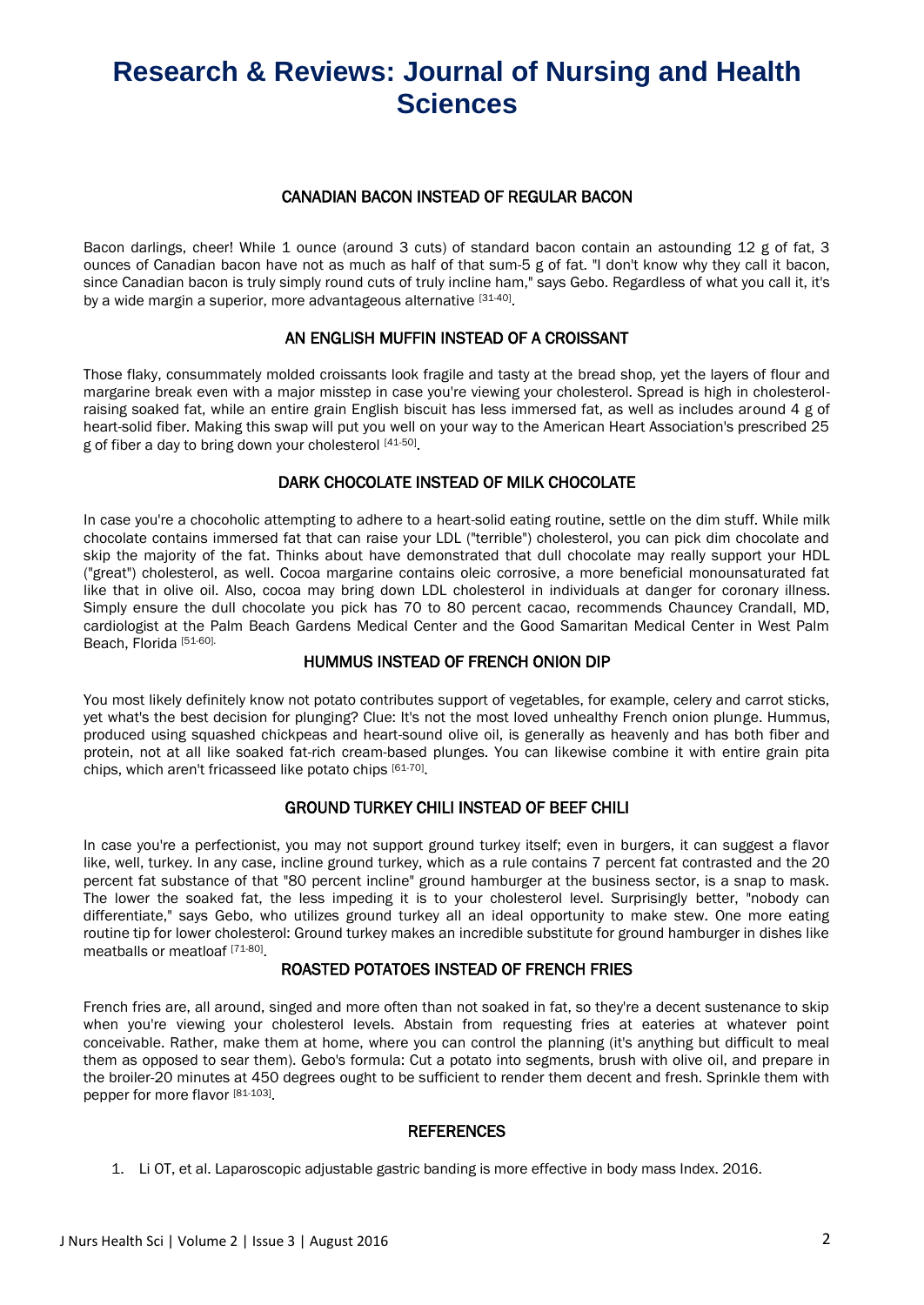- 2. Lee CL, et al. Translation of evidence to clinical practice for use of meal replacements in weight loss and obesity-lessons learned from research studies. J Nutr Food Sci. 2016;6:541.
- 3. Angela Ferone, et al. Sera of overweight patients alter adipogenesis and osteogenesis of bone marrow mesenchymal stromal cells, a phenomenon that also persists in weight loss individuals. J Stem Cell Res Ther. 2016;6:347.
- 4. Martín GGS, et al. Nerve compresion secondary to weight loss. Int J Neurorehabilitation Eng. 2016;3:213.
- 5. de Luis DA, et al. Effects of polymorphism rs3123554 in the cannabinoid receptor gene type 2 (Cnr2) on body weight and insulin resistance after weight loss with a hypocaloric mediterranean diet. J Metabolic Synd. 2016;5:199.
- 6. Lauschke Jl and Major G. Acute paraspinal compartment syndrome related to use of proprietary weight loss product, by a patient with sodium channelopathy. J Spine. 2016;S7-001.
- 7. Anton K, et al. Weight loss following left gastric artery embolization in a human population without malignancy: A retrospective review. J Obes Weight Loss Ther. 2015;5:285.
- 8. Goni I and Pontes Y. A Short communication on strategy for weight loss based on healthy dietary habits and control of emotional response to food. J Obes Weight Loss Ther. 2015;5:281.
- 9. William D, et al. Increased interaction with weight loss app increases likelihood of sustained weight Loss. Endocrinol Metab Syndr. 2015;4:210.
- 10. Nicholson WK, et al. Feasibility and lessons learned from the first wind (weight loss interventions after delivery) intervention for urban-based, postpartum african american women. J Preg Child Health. 2015.
- 11. Samadi M, et al. Green coffee bean extract as a weight loss supplement. J Nutr Disorders Ther. 2015;5:180.
- 12. Carter SJ. Into thinner air: A novel strategy to improve clinical outcomes and support weight loss? J Obes Weight Loss Ther. 2015;5:e118.
- 13. Coletta A, et al. Genetic profiling for weight loss: Potential candidate genes. Bioenergetics. 2015.
- 14. Fabryova. Weight loss pharmacotherapy of obese non-diabetic and type 2 diabetic patients. J Obes Weight Loss Ther. 2015;5:277.
- 15. Miller GD, et al. Current evidence for physical activity in the bariatric surgery patient for weight loss success. J Obes Weight Loss Ther. 2015;5:274.
- 16. Hong JS and Han SM. Re-sleeve gastrectomy for failure of weight loss after primary sleeve gastrectomy; 3 Cases. J Metabolic Synd. 2015;4:182.
- 17. Spas JJ. Targeting smoking cessation and weight loss simultaneously: An acceptance and commitment therapy (ACT) Approach. J Addict Res Ther. 2015;6:243.
- 18. Modolin M, et al. Quality of life after postbariatric abdominoplasty in females: Interest of age, current weight and weight loss. J Obes Weight Loss Ther. 2015;5:272.
- 19. Choi SE. Taste preference evaluation: The first step towards a successful weight loss strategy. J Obes Weight Loss Ther. 2015;5:e117.
- 20. J Franz M. Weight loss interventions and outcomes: Type 2 diabetes. J Obes Weight Loss Ther. 2015;S5- 005.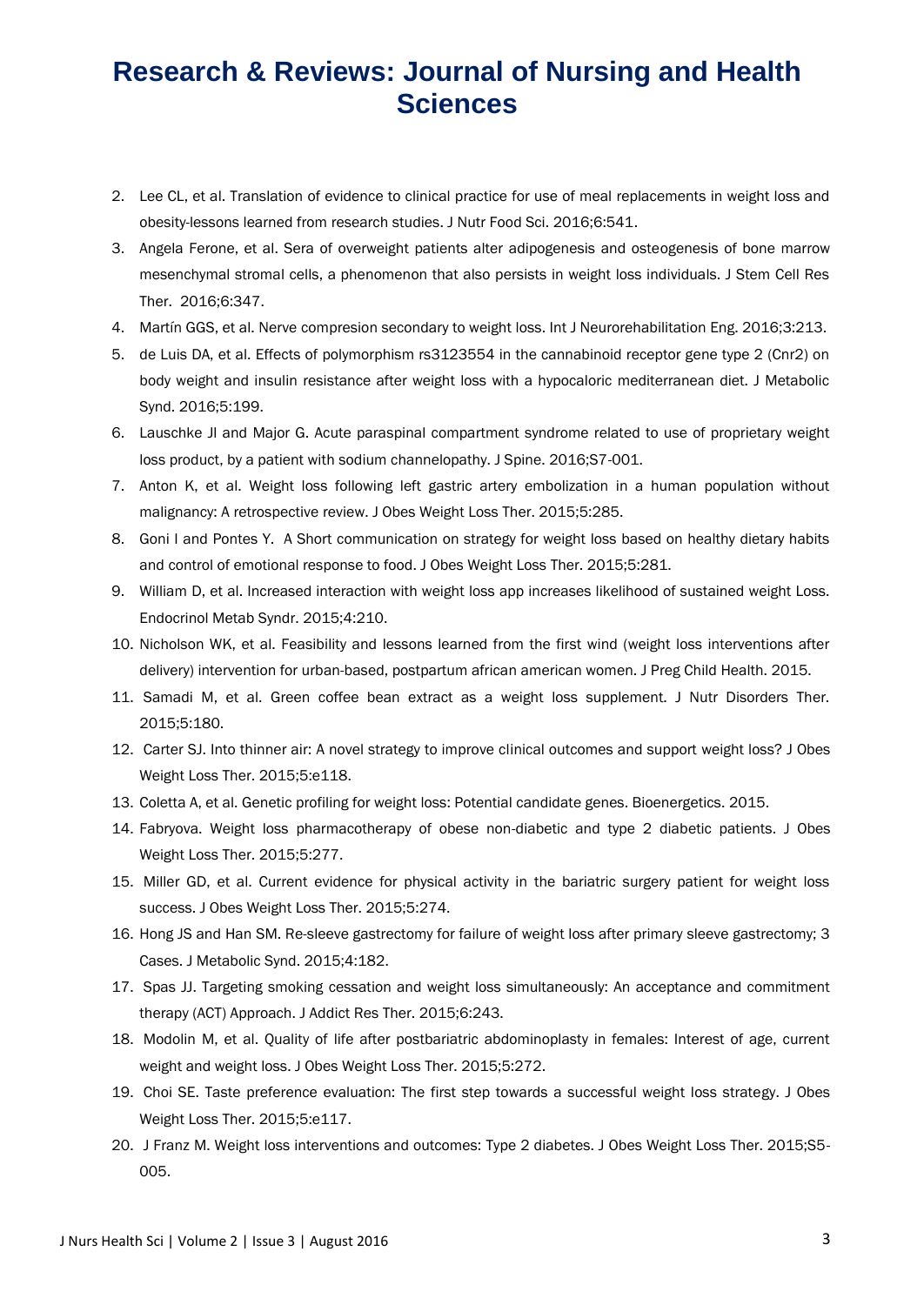- 21. Faught BE, et al. The role of intrapartum intravenous therapy and newborn weight loss: Challenging the 7% rule. Clinics Mother Child Health. 2015.
- 22. Scinta W, et al. A retrospective chart study of a comprehensive medical weight loss approach to pediatric obesity: Initial results from the bounce program. Endocrinol Metab Syndr. 2015;4:173.
- 23. Rungta D. Weight loss mediation and therapies: A Mini Review. RRJMHS.
- 24. Meghan M, et al. Mediation of weight loss and weight loss maintenance through dietary disinhibition and restraint. J Obes Weight Loss Ther. 2015;5:253.
- 25. Bernante P. The impact of obesity and weight loss on patients with systemic lupus erythematosus: Is there a role for bariatric surgery? Rheumatology (Sunnyvale) 2015;1000145.
- 26. Carney D, et al. Successful medical weight loss in a community setting. J Obes Weight Loss Ther. 2015;5:248.
- 27. Ali Hashemi, et al. Identifying financial incentive designs to enhance participation in weight loss programs. J Obes Weight Loss Ther. 2015;5:247.
- 28. Nadukkandiyil N, et al. Blunted weight loss at incident diabetes is a strong marker for elevated insulin resistance in type 2 diabetes mellitus. J Diabetes Metab 2014;5:481.
- 29. Reece LJ, et al. Protocol for: The use of intra-gastric balloons as an adjunct to a lifestyle support programme to promote weight loss in severely obese adolescents. J Child Adolesc Behav. 2014;2:173.
- 30. Robert A and Orlando. Combining genetic profiles and energy expenditure measurements to guide weight loss management programs. J Biomol Res Ther. 2014;3:e135.
- 31. Lim SS, et al. Weight loss and attrition in overweight and obese young women during a 36 week internetbased lifestyle intervention. J Obes Weight Loss Ther. 2014;4:235.
- 32. Effects of bariatric surgery on weight loss and quality of life. Anaplastology. 2014.
- 33. Esposito T, et al. Diet therapy of obesity: Observations on the usefulness of weekly supervision in the improvement of weight loss. J Obes Weight Loss Ther. 2014;4:225.
- 34. Stoicescu M. The very dangerous risk of using pills for weight loss and contraceptive pills in same time. J Develop Drugs. 2014;3:118.
- 35. Hacken B, et al. The Effects of bariatric surgery weight loss on knee pain in patients with knee osteoarthritis: 2 year follow-up. J Arthritis. 2014;3:132.
- 36. Doksat AGA and Doksat MK. A case of profound weight loss secondary to use of reboxetine. J Child Adolesc Behav. 2014;2:142.
- 37. Effects of vagus nerve stimulation on weight loss and associated disorders: A therapeutic perspective. J Med Diagn Meth. 2014;3:E110.
- 38. Cristofano CD, et al. Ghrelin plasma levels and gastric tissues expression in patients submitted to laparoscopic sleeve gastrectomy as primary or revisional weight loss procedure. J Obes Weight Loss Ther. 2014;4:215.
- 39. Hamar B, et al. Initial evaluation of a scalable lifestyle program for sustained weight loss. J Obes Weight Loss Ther. 2014;S4-005.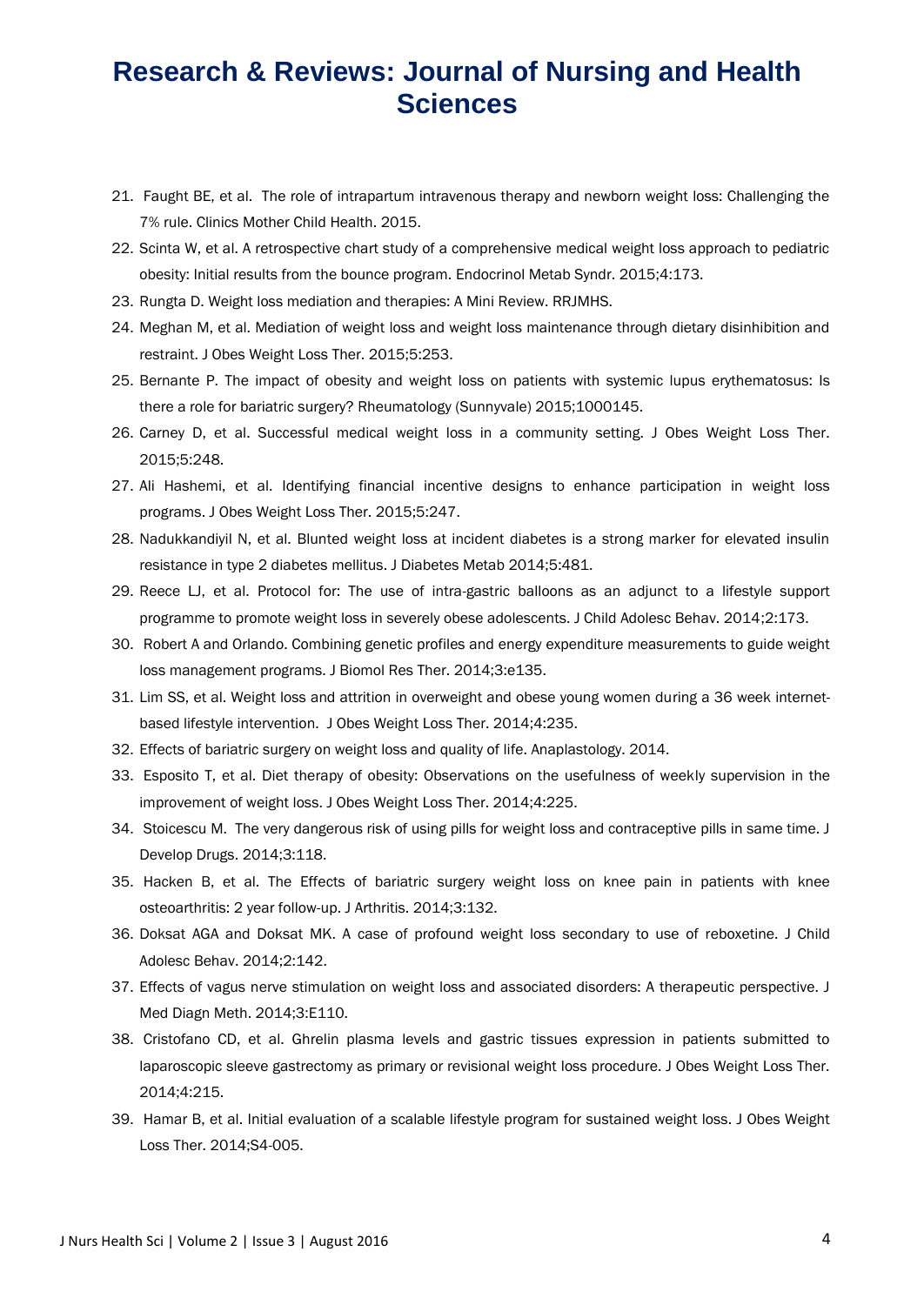- 40. Tsai AG and Felton S. Six month outcomes of a primary care-based weight loss trial using a lay-trained counselor. J Obes Weight Loss Ther. 2014;4:209.
- 41. Woo J, et al. Effectiveness of cellular phone-based interventions for weight loss in overweight and obese adults: A systematic review. Orthop Muscul Syst. 2013;3:141.
- 42. Aldaqal SM et al. Effect of bougie size and level of gastric resection on weight loss post laparoscopic sleeve gastrectomy. J Obes Weight Loss Ther. 2013;3:200.
- 43. Canitano N, et al. Emerging role of the fat free mass preservation during weight loss therapy through a novel advanced bio-impedance device (BIA-ACC). J Obes Weight Loss Ther 2013;3:193.
- 44. SilvaV and Grande AJ. Weight loss management through exercise based on guideline recommendation: A case series from SRF-YMCA study. J Obes Weight Loss Ther. 2013;3:185.
- 45. Miller CT, et al. Effect of diet versus diet and exercise on weight Loss and body composition in class II and III obesity: A systematic review. J Diabetes Metab. 2013;4:281.
- 46. Coriolano K, et al. Changes in knee pain, perceived need for surgery, physical function and quality of life after dietary weight loss in obese women diagnosed with knee osteoarthritis. J Obes Weight Loss Ther. 2013.
- 47. Erik EJG A and van Baak MA. Physical activity improves glucose tolerance independent of weight loss in severe obesity. J Diabetes Metab. 2013;4:254.
- 48. Houston K. A systematic review of literature on the effectiveness of behavioral weight loss programs to achieve weight reduction. J Obes Weight Loss Ther. 2013.
- 49. Rastmanesh R and Gluck ME. "Food offerings": A major factor impeding adherence with weight loss diets in overweight and obese individuals. J Nutr Disorders Ther. 2013;3:122.
- 50. Esposito A, et al. Aural stimulation as add-on to diet for weight loss: A preliminary clinical study. J Obes Weight Loss Ther. 2012.
- 51. Dluzen DE, et al. Is body weight loss a harbinger of methamphetamine-induced neurotoxicity? J Addict Res Ther. 2012;3:138.
- 52. Padmalayam I, et al. Identification of a pharmacological inducer of lipoic acid synthase that impacts mitochondrial function: Metabolic benefits and body weight loss without changes in caloric intake. J Diabetes Metab. 2012;S11-002.
- 53. Genevieve M, et al. Nutritional weight loss therapy with cooked bean powders regulates serum lipids and biochemical analytes in overweight and obese dogs. J Obes Weight Loss Ther. 2012.
- 54. Onakpoya I. The efficacy of weight loss supplements. J Clinic Trials. 2012;2:e105.
- 55. Lermah S, et al. Effectiveness of a hospital-based weight maintenance program in sustaining weight loss: A retrospective study. J Obes Weight Loss Ther. 2012.
- 56. Majithia R, et al. Significant weight loss after adjustable gastric band surgery: Can yoga function in a major role? J Yoga Phys Ther. 2012;S3-001.
- 57. Influence of sleeping habits on adaptive thermogenesis during weight loss in adults. Bioenerg Open Access 2012;1:103.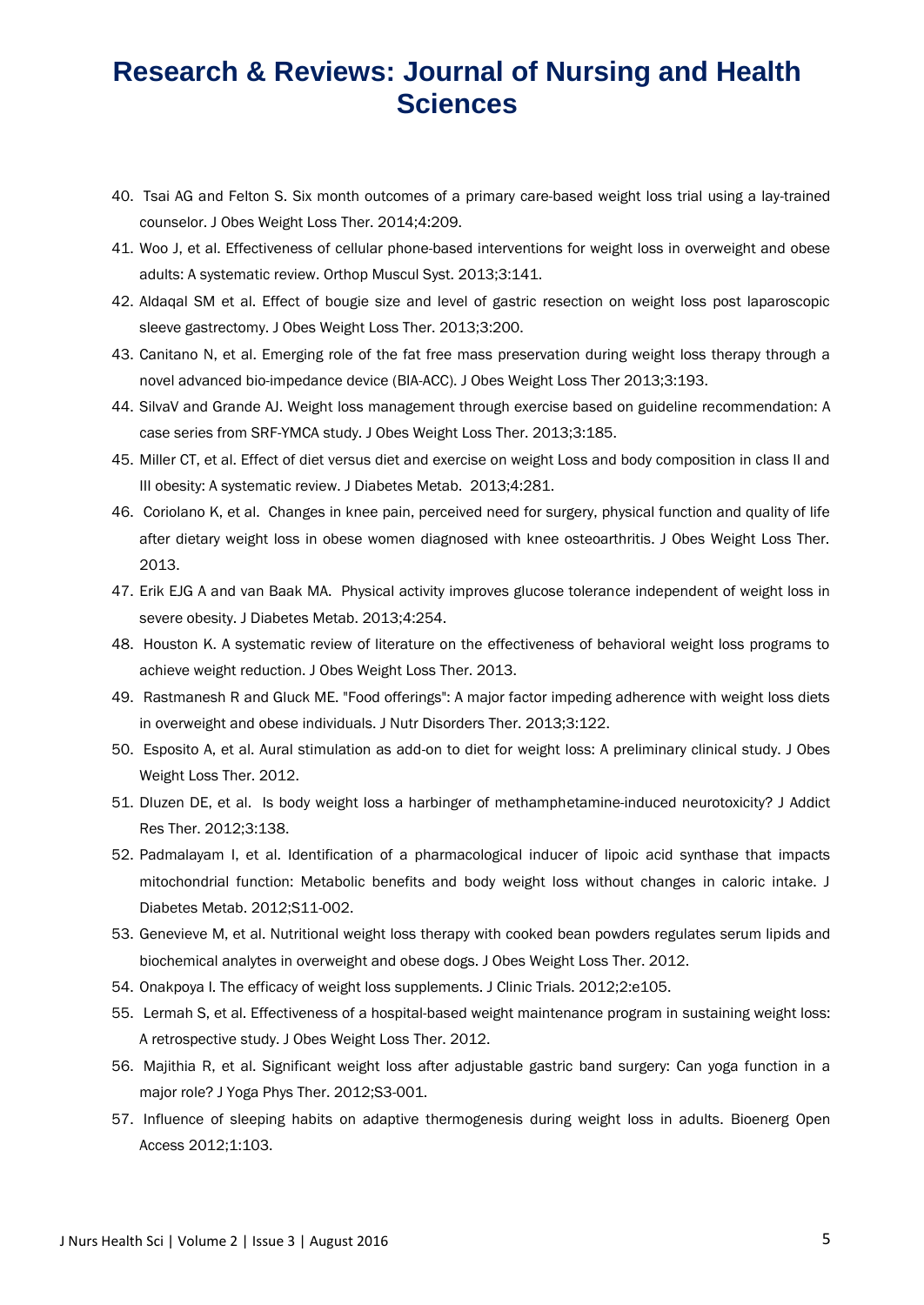- 58. Pouran D, et al. Worksite weight loss intervention for employees in stressful workplaces: A pilot study and baseline survey indicators of success. J Obes Weight Loss Ther. 2012.
- 59. Better results in weight loss after the second gastrectomy in re-sleeve gastrectomy. J Obes Weight Loss Ther. 2011.
- 60. Barbar D, The dietary supplement EGCG: NOPE (N-Oleyl- Phosphatidyletathanolamine and pigallocatechin-3-Gallato Formula) helps patients to follow a flexible dietary regimen and induces loss of weight in patients who had previously experienced no response to other weight loss intervention. J Obes Weight Loss Ther. 2011.
- 61. Rachael J, et al. The effect of marital status on weight loss after bariatric surgery is moderated by depression. J Obes Weight Loss Ther. 2011.
- 62. Nkondjock A. Reverse osmosis infrared filtered water consumption induces weight loss. J Obes Weight Loss Ther. 2011.
- 63. Hinton PS, et al. Weight loss-induced increases in osteocalcin are associated with improvements in glucose homeostasis. Endocrinol Metabol Syndrome. 2011;S1:002.
- 64. Kablan A, et al. Prieurianin causes weight loss in diet-induced obese mice and inhibits adipogenesis in cultured preadipocytes. J Diabetes Metab. 2010;1:101.
- 65. Mungrue K, et al. Assessment of weight loss in the management of patients with type 2 diabetes mellitus in primary care in trinidad. J Diabetes Metab. 2011;2:120.
- 66. Grant GF. Gain at your weight management using simple lifestyle. J Women's Health Care. 2016;5:e115.
- 67. Carney D, et al. Successful medical weight loss in a community setting. J Obes Weight Loss Ther. 2015;5:248.
- 68. Nan Lv, et al. Weight management interventions in adult and pediatric asthma populations: A systematic review. J Pulm Respir Med. 2015;5:232.
- 69. Wang M, et al. The role of social support vs. modeling on adolescents' diet and physical activity: Findings from a school-based weight management trial. J Child Adolesc Behav. 2014;2:132.
- 70. Ard JD, et al. Practical application of a comprehensive weight management program in patients with and without metabolic syndrome. J Obes Weight Loss Ther. 2014;S4-007.
- 71. Brown I and Deighton M. A Decision aid intervention to improve decisions about weight management referral in primary care: Development and feasibility study. J Obes Weight Loss Ther. 2013;3:195.
- 72. Regina Lee LT and Loke AY. A quasi-experimental intervention to improve self-efficacy for eating and exercise weight management: Short-term effects. J Nutr Disorders Ther. 2013;3:121.
- 73. Perceptions, motives, and psychological flexibility associated with weight management. J Obes Weight Loss Ther. 2012.
- 74. Sands CD, et al. Weight management and hypertension services in a rural public health clinic. J Community Med Health Edu. 2012;2:115.
- 75. Varanasi VK. Role of whole grain cereals in weight management. J Obes Weight Loss Ther. 2011.
- 76. Levine JA, et al. Obesity and sexual abuse in American Indians and Alaska natives. J Obes Weight Loss Ther. 2016;6:e119.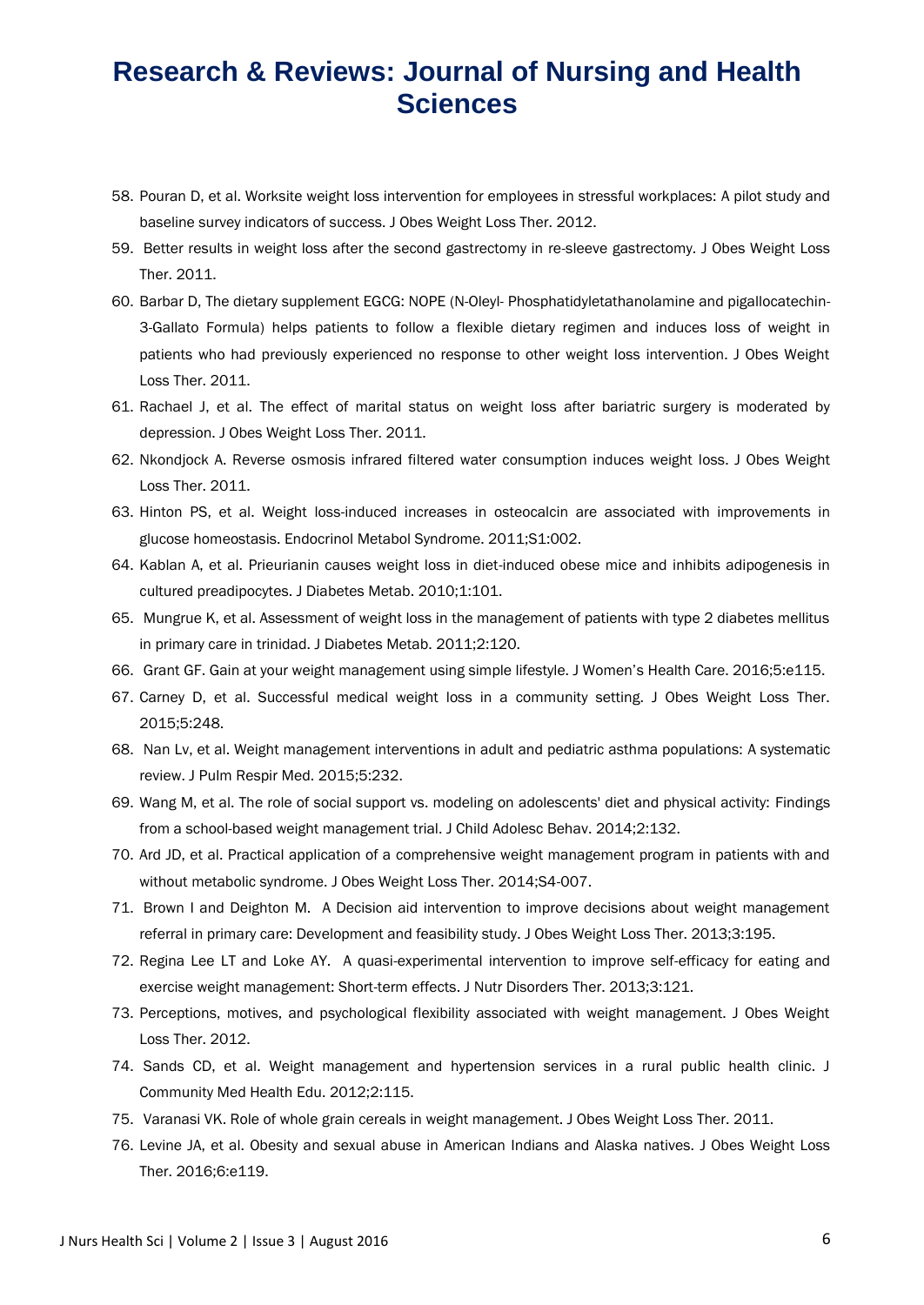- 77. Saiedullah M. Insulin sensitivity or resistance in type 2 diabetes mellitus with obesity. Diabetes Case Rep. 2016;1:e102.
- 78. Herrejón A, et al. Pulmonary function in morbid obesity: Influence of sex and body distribution. J Obes Weight Loss Ther. 2016;6:318.
- 79. Li Lee C and Chee WSS. Translation of evidence to clinical practice for use of meal replacements in weight loss and obesity-lessons learned from research studies. J Nutr Food Sci. 2016;6:541.
- 80. Chalupova L, et al. CTRP1: A molecular link between obesity and hypertension. J Mol Biomark Diagn. 2016;7:289.
- 81. Brettfeld C, et al. Integration and weighing of omics data for obesity. J Diabetes Metab. 2016;7:690.
- 82. Madigan CD, et al. Is self-weighing an effective tool for weight loss: A systematic literature review and meta-analysis. Int J Behav Nutr Phys Act. 2015;12:104.
- 83. VanWormer JJ, et al. Telephone counseling and home telemonitoring: the weigh by day trial. Am J Health Behav. 2009;33:445-54.
- 84. Care Continuum Alliance. Care continuum alliance (CCA) definition of disease management. Retrieved. 2012;9-30.
- 85. Krishna S, et al. Healthcare via cell phones: A systematic review. Telemedicine and e-Health. 2009;15: 231-240.
- 86. Koivusilta LK, et al. Orientation in adolescent use of information and communication technology: a digital divide by sociodemographic background, educational career and health. Scand J Public Health. 2007;35:95-103.
- 87. Free C, et al. The effectiveness of M-health technologies for improving health and health services: A systematic review protocol. BMC Res Notes. 2010;3:250-310.
- 88. World Health Organization: 10 Facts on physical activity. 2012.
- 89. Withrow D and Alter DA. The economic burden of obesity worldwide: a systematic review of the direct costs of obesity. Obes Rev. 2011;12:131-141.
- 90. Wieland LS, et al. Interactive computer-based interventions for weight loss or weight maintenance in overweight or obese people. Cochrane Database Sys Rev. 2012;8:1-143.
- 91. Neve M, et al. Effectiveness of web-based interventions in achieving weight loss and weight loss maintenance in overweight and obese adults: A systematic review with meta-analysis. Obes Rev. 2010;11:306-321.
- 92. Fanning J, et al. Increasing physical activity with mobile devices: A meta-analysis. J Med Int Res. 2012;14:e161.
- 93. Bacigalupo R, et al. Interventions employing mobile technology for overweight and obesity: An early systematic review of randomized controlled trials. Obes Rev. 2013;14:279-291.
- 94. Bort-Roig J, et al. Measuring and influencing physical activity with smartphone technology: A systematic review. Sports Med. 2014;44:671-686.
- 95. Siopis G, et al. A systematic review and meta-analysis of interventions for weight management using text messaging. J Hum Nutr Diet. 2014.